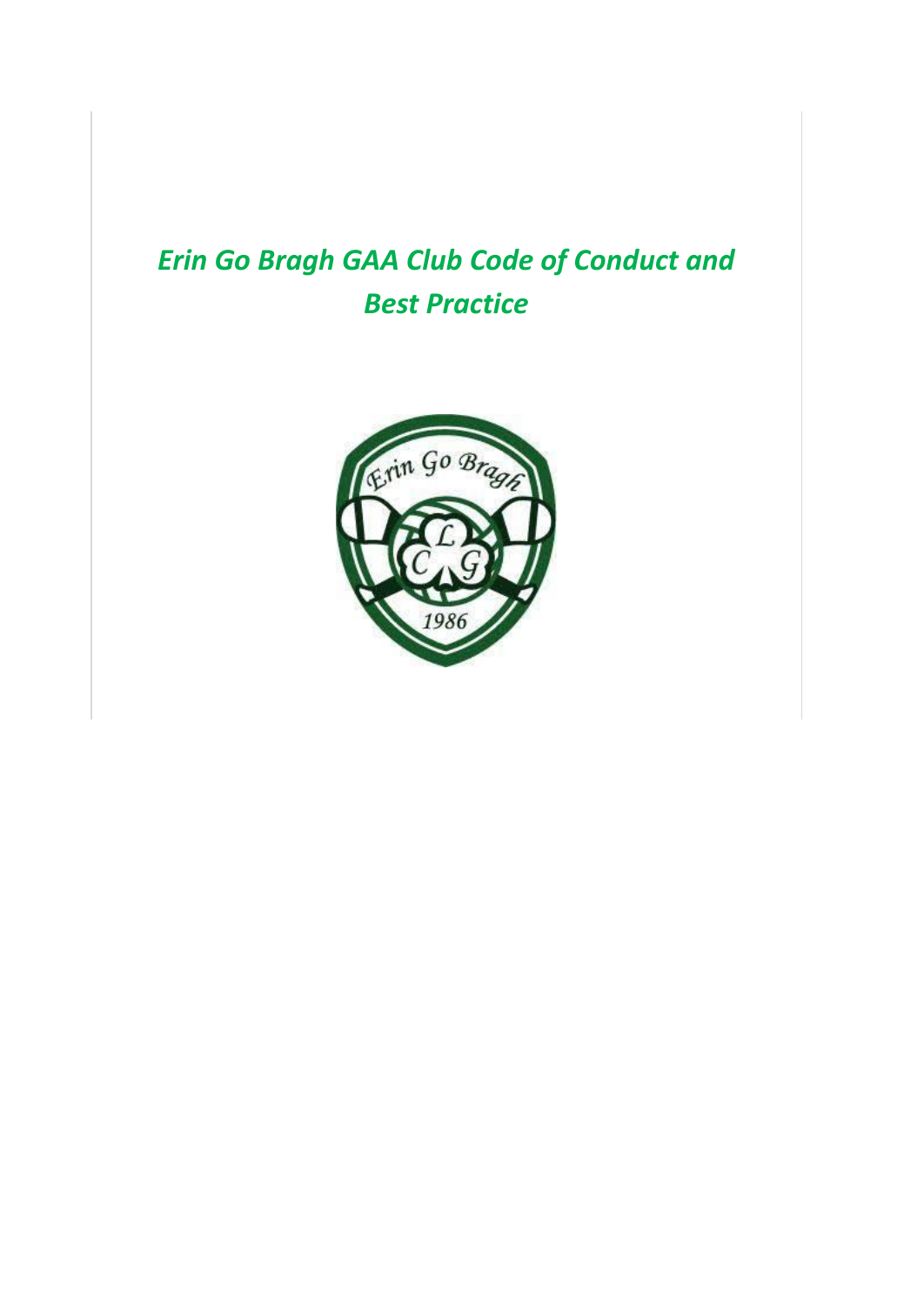#### *Introduction*

Erin Go Bragh GAA Club is fully committed to safeguarding the well being of its members and players. Every individual in the club should, at all times, show respect and understanding for their rights, safety and welfare, and conduct themselves in a way that reflects the principles of the club and the guidelines contained in the Code of Ethics and Good Practice for Children's Sport in Ireland. *(This document can be accessed through The Sports Council of Ireland website)*

Sport provides an excellent opportunity for children to learn new skills, become more confident and maximise their own unique potential. These benefits will increase through a positive and progressive approach to the involvement of children in sport that places the needs of the child first and winning and competition second. Winning and losing are an important part of sport but they must be kept in a healthy perspective.

#### **Fair Play**

The principles of fair play should always be emphasised, and mentors should give clear guidelines regarding acceptable standards of behaviour. The importance of participation for each child, best effort and enjoyment rather than winning should be stressed. Children should be encouraged to win in an open and fair way. Behaviour which constitutes cheating in any form should be discouraged. The trust implicit in adult-child relationships in sport places a duty of care on all adults, voluntary or professional, to safeguard the health, safety and welfare of the child while engaged in their sporting activity. Adults must contribute to the creation of a positive sporting environment for young people.

#### **Best Practice**

To ensure that best practice is being followed, Erin Go Bragh GAA Club will:

- Adopt and implement the Code of Ethics and Good Practice for Children's Sport in Ireland as an integral part of its policy on children in the club.
- Ensure that the Club Management Committee is elected or endorsed by registered club members at each AGM.
- Appoint a Children's Officer.
- Ensure best practice throughout the club by disseminating its code of conduct, including the disciplinary, complaints and appeals procedures in operation within the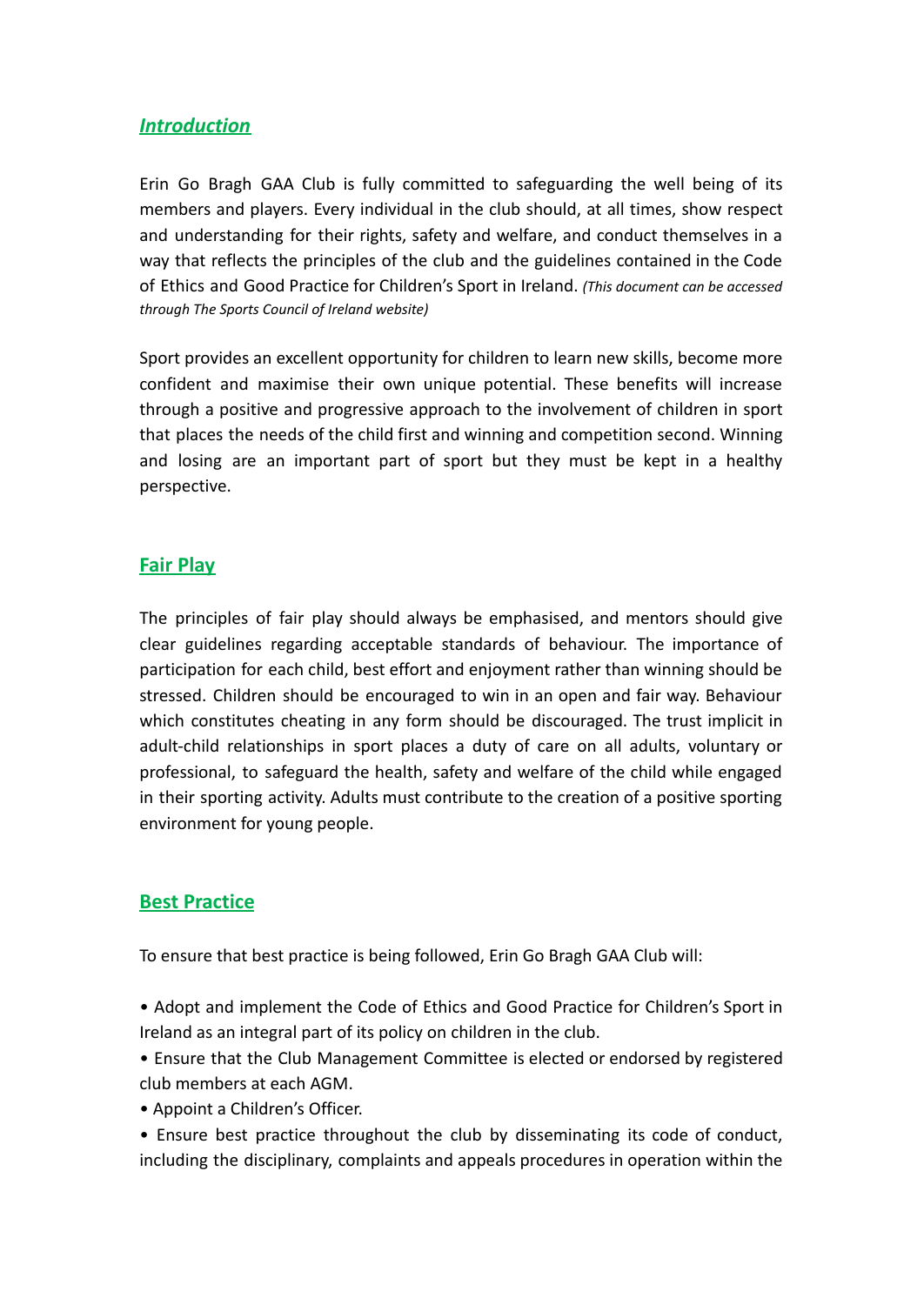club to all its members. The club's code of conduct should also be posted in all facilities used by the club.

• Develop effective procedures for responding to and recording accidents

• Ensure that all club members are given adequate notice of AGMs and other meetings.

• Ensure that all minutes of all meetings (AGM's/EGM's/Committee) are recorded and safely filed.

# **Safety**

The club will adopt the following practices in order to promote safety while participating in club activities:

- Activities being undertaken should be suitable for the ability, age, and experience of the participants.
- Equipment and facilities should meet the highest possible standards and be appropriate to the maturity of the participants.
- Where protective equipment is deemed necessary it should be used.
- First Aid should be available for all training sessions and events. There should be a proper First Aid Kit.
- First Aid should be a basic element of a coaching leadership course.
- Parents/guardians should be notified by the relevant coach of injuries/illness which their children incur while participating in a sporting activity.
- Umpires and referees should ensure that the conduct of the games conform to the standards set.
- Children should be taught the rules of the game and be encouraged to abide by them, keeping in mind that many rules are there for safety.
- Parents/guardians should know the starting and finishing times of sessions and events.

# **Discipline, Complaints and Appeals**

Discipline in sport should always be positive in focus, providing the structure and rules that allow participants to learn to set their own goals and strive for them. It should encourage young people to become more responsible for themselves and therefore more independent.

The main form of discipline should be positive reinforcement for effort. It should encourage the development of emotional and social skills as well as skills in sport. Children should be helped to become responsible about the decisions and choices they make within sport, particularly when they are likely to make a difference between playing fairly and unfairly. There should be no place for fighting, over-aggressive or dangerous behaviour in sport. Participants should treat others in a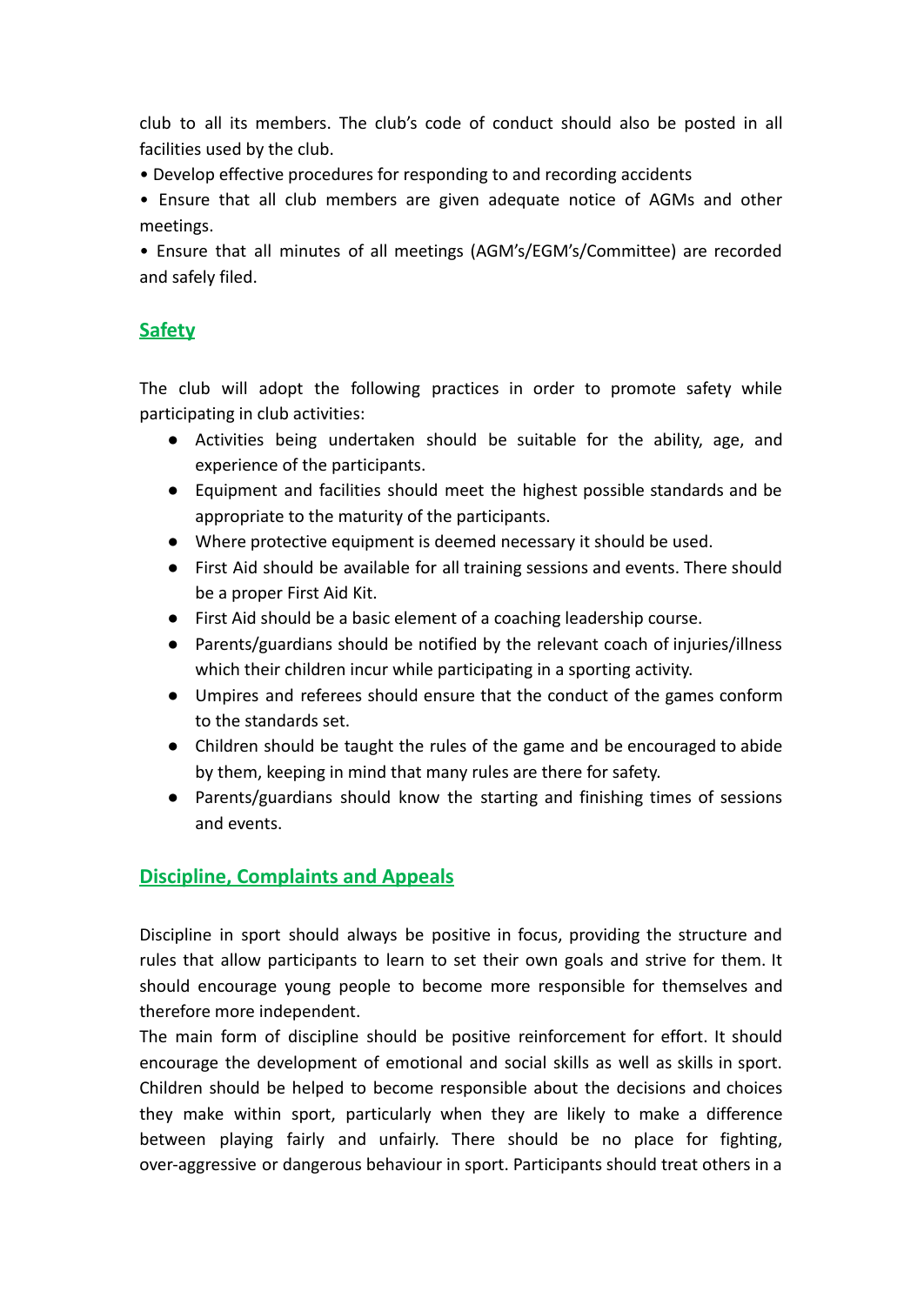respectful manner. They should not interfere with, bully or take unfair advantage of others

#### **Club Children's Officer**

The appointment of a Children's Officer is an essential element in the creation of a quality atmosphere within Erin Go Bragh Juvenile GAA Club. S/he will act as a resource for all members of the club with regard to children's issues. S/he will ensure that the children have a voice in the running of their club and can talk freely about their experiences in their sports activities. The Children's Officer will have access to the Club Executive Committee. S/he will have as her primary aim the establishment of a child centred ethos within the club. The Children's Officer will have the following functions:

• To promote awareness of the Code of Ethics and Good Practice for Children's Sport in Ireland within the club and particularly among the children and their parents/guardians. This could be achieved by the production of information leaflets, the establishment of children's/age-group specific notice boards and by regular information meetings for the children and their parents/guardians.

• To influence policy and practice within the club in order to prioritise children's needs.

• To provide an accessible resource to children.

• To see that children know how to make concerns known to appropriate adults or agencies. Information disclosed by a child to the Children's Officer or any other adult within the club should be dealt with in accordance with the Department of Health and Children's Guidelines Children First and the Department of Health and Social Services.

• To encourage the involvement of parents/guardians in the club activities and co-operate with parents/guardians in ensuring that each child enjoys his/her involvement in sport.

• To act as an advisory resource to Mentors' on best practice in children's sport.

• To report regularly to the Club Executive Committee

• To monitor changes in membership and follow up any unusual dropout, absenteeism or club transfers by children or mentors.

Children's Officers do not have the responsibility of investigating or validating child protection concerns within the club and have no counselling or therapeutic role. It is, however, possible that child protection concerns will be brought to the attention of the Children's Officer.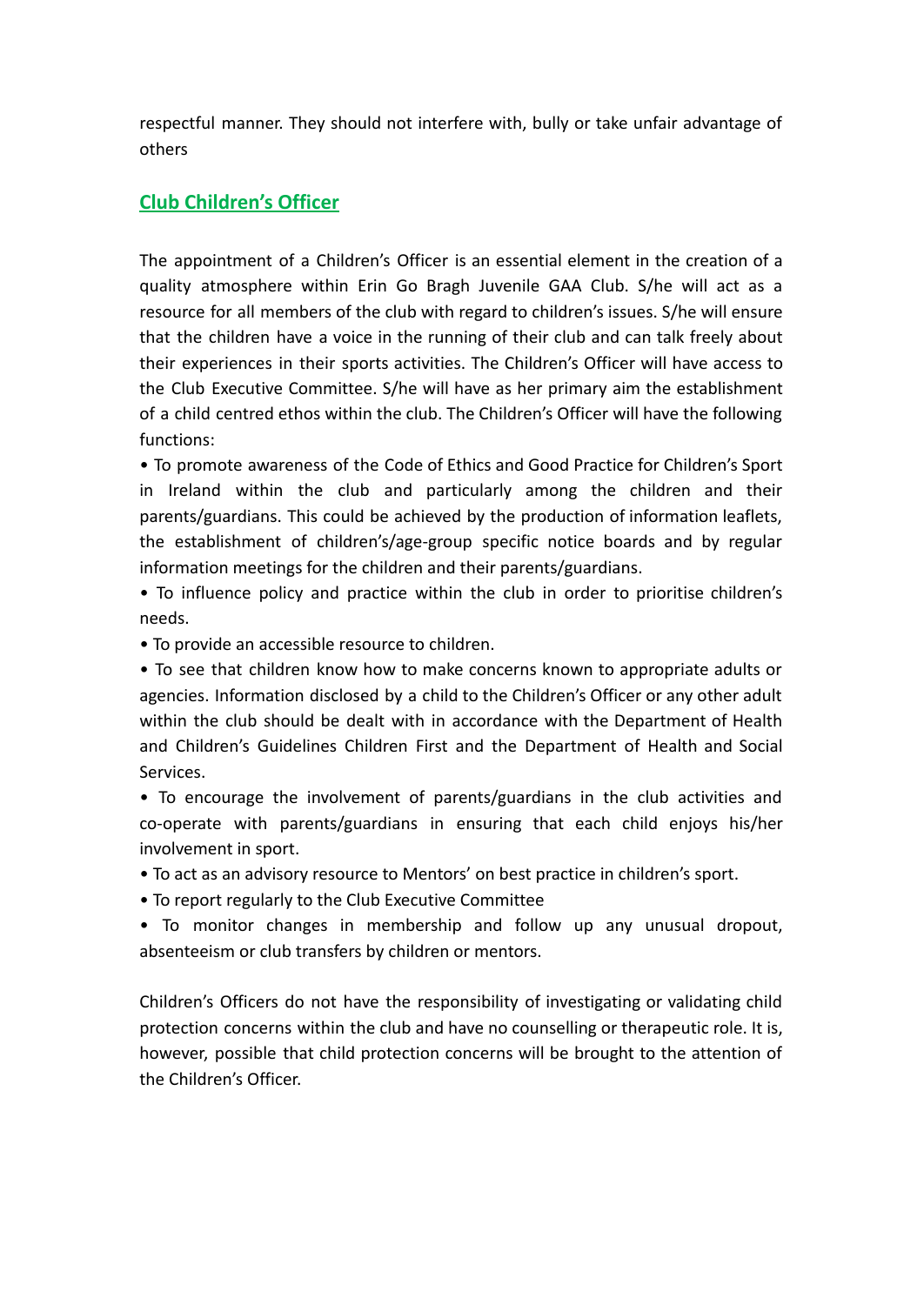# **Code of Conduct – Players**

- Always do your best, play fairly and have fun.
- Always shake hands before and after a match.
- Respect officials/referees and accept their decisions..
- Do not shout at or argue with the referee, officials, team mates or opponents.
- Bullying is totally unacceptable.
- Avoid using foul or abusive language.
- Always remember that football/hurling is a team game and encourage your fellow players.
- Respect your club and its property.

# **Code of Conduct – Mentors**

- Avoid physical or verbal abuse to either players or referees'.
- Avoid spending excessive amounts of time with children away from others.
- Avoid taking children to your home or taking children on journeys alone in your car.
- Coach by example and encourage sportsmanship and fair play on the field of play among juvenile players.
- Ensure that sufficient time and attention is given to less talented players.
- Try to ensure that training is an enjoyable experience for the players.
- Do not put too much emphasis on results.
- Avoid verbal exchanges with referees or opposing mentors / players.
- Avoid taking sessions alone.
- Do not rebuke a child for making a mistake, always encourage.

# **Code of Conduct – Parents**

- Always encourage and support your child in their sport.
- Be familiar with those mentors who are coaching your child.
- Behave responsibly on the sideline.
- Bring children to and from training on time.
- Encourage your child to play by the rules.
- Ensure your child has the proper training/playing gear and water.
- Support the coaches and help out wherever necessary.
- Ensure that your child is registered and paid-up .
- Respect the coaches' decisions and encourage your children to do the same.
- Show your support for your child/team by attending matches on a regular basis and assisting in the organisation of club activities.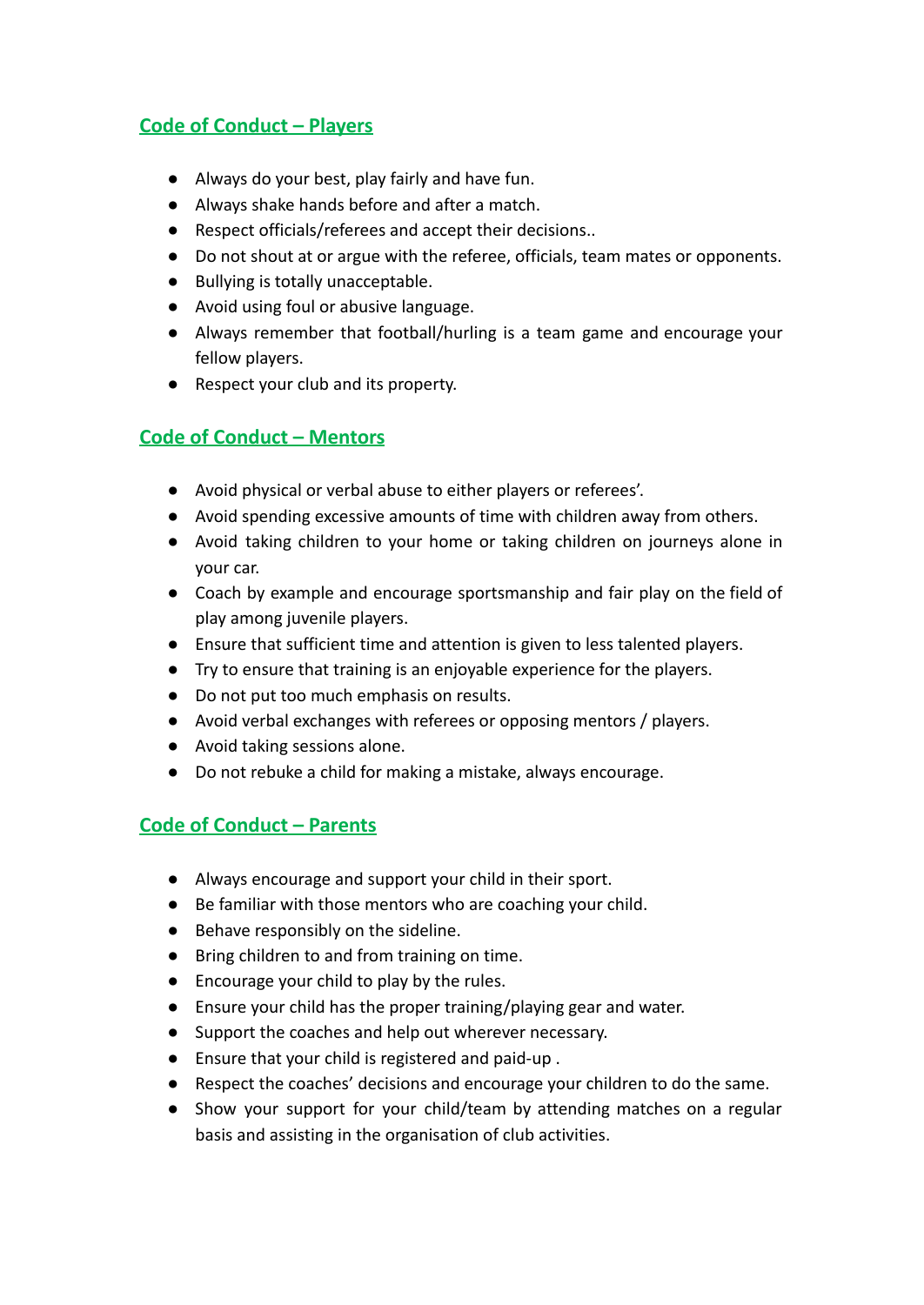#### **Discipline Levels**

The use of sanctions is an important element in the maintenance of discipline. Coaches have the authority to apply sanctions where deemed necessary, however, coaches should have a clear understanding of where and when particular sanctions are appropriate. The age and developmental stage of the child should be taken into consideration when using sanctions. The following steps are suggested:

#### **Minor Offences**

- a warning should be given if a rule is broken, eg poor conduct.
- a sanction (for example, use of time out) should be applied if a rule is broken for a second time.
- if a rule is broken three or more times, the child should be spoken to, and if necessary, the parents/guardians should be informed.
- If the offences continue the coach can request that the player be suspended from training & matches for a defined period

# **Serious Offences**

Serious offences can be defined as:

- Continuous breaches of discipline.
- Refusal to carry out the instructions of the coach.
- Wilful damage to club property or that of visiting teams, or
- Bringing the club into disrepute through the player's actions during a training session, match or any event organised by the club.

In the event of such incidents occurring, the coach can ask the parent/guardian to collect their child from the training/match and suspend the player from playing or training for a defined period. The coach may also report the incident to the executive committee of Erin Go Bragh GAA Club if s/he deems it necessary. On receipt of any such complaint the executive committee or a sub-committee thereof will investigate the incident and recommend any further punishment deemed proportionate to the offence involved.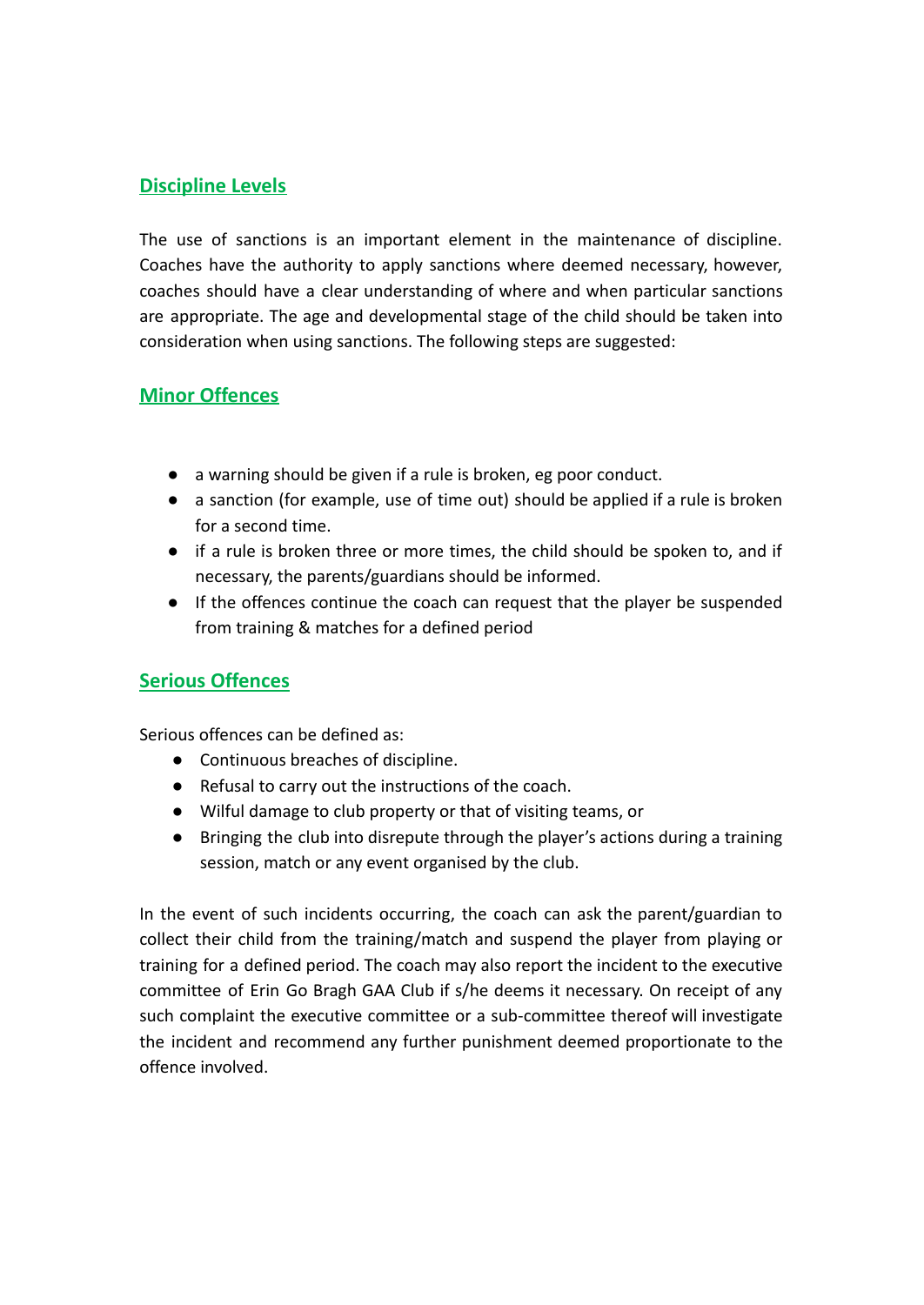# **Clubs shall ensure that Officials in charge of Youth, Adult and Ladies teams foster and encourage a high level of sportsmanship among all their players.**

- Team Officials must encourage respect for Match Officials and this can best be done by their own behaviour towards such Officials.
- During competitive games, Team Officials must operate along the sideline area. Coaching from the end-line is strictly prohibited, as is encroachment onto the playing area.
- Bad, foul or abusive language shall not be tolerated from Team Officials and such Officials shall ensure that Youth in their charge also observe a strict code of practice in this regard.
- Team Officials shall ascertain (in so far as possible) any incidents of medical history of Youth under their care. This would be beneficial in the event of accidents.
- Clubs shall be advised not to use players of 3 years younger than the age grade of any competition, except in exceptional circumstances.

# **Code of Conduct for Mentors in charge of Ladies Football**

- Mentors must act as a role model and promote the positive aspects of Ladies Gaelic Football and maintain the highest standards of personal conduct - your behaviour to players, other officials, and opponents will have an effect on the players in your care.
- Mentors should respect the rights, dignity and worth of every player and treat each player equally, regardless of ethnic origin, religion or ability.
- Encourage the development of respect for opponents, officials, selectors and other coaches and avoid criticism of mentors and officials.
- Avoid working alone at all times. Ensure there is adequate supervision for all activities. It is important to realise that certain situations or friendly actions could be misinterpreted by the participant or by outsiders.
- The use of drugs, alcohol and tobacco must be actively discouraged as being incompatible with a healthy approach to sporting activity. Mentors should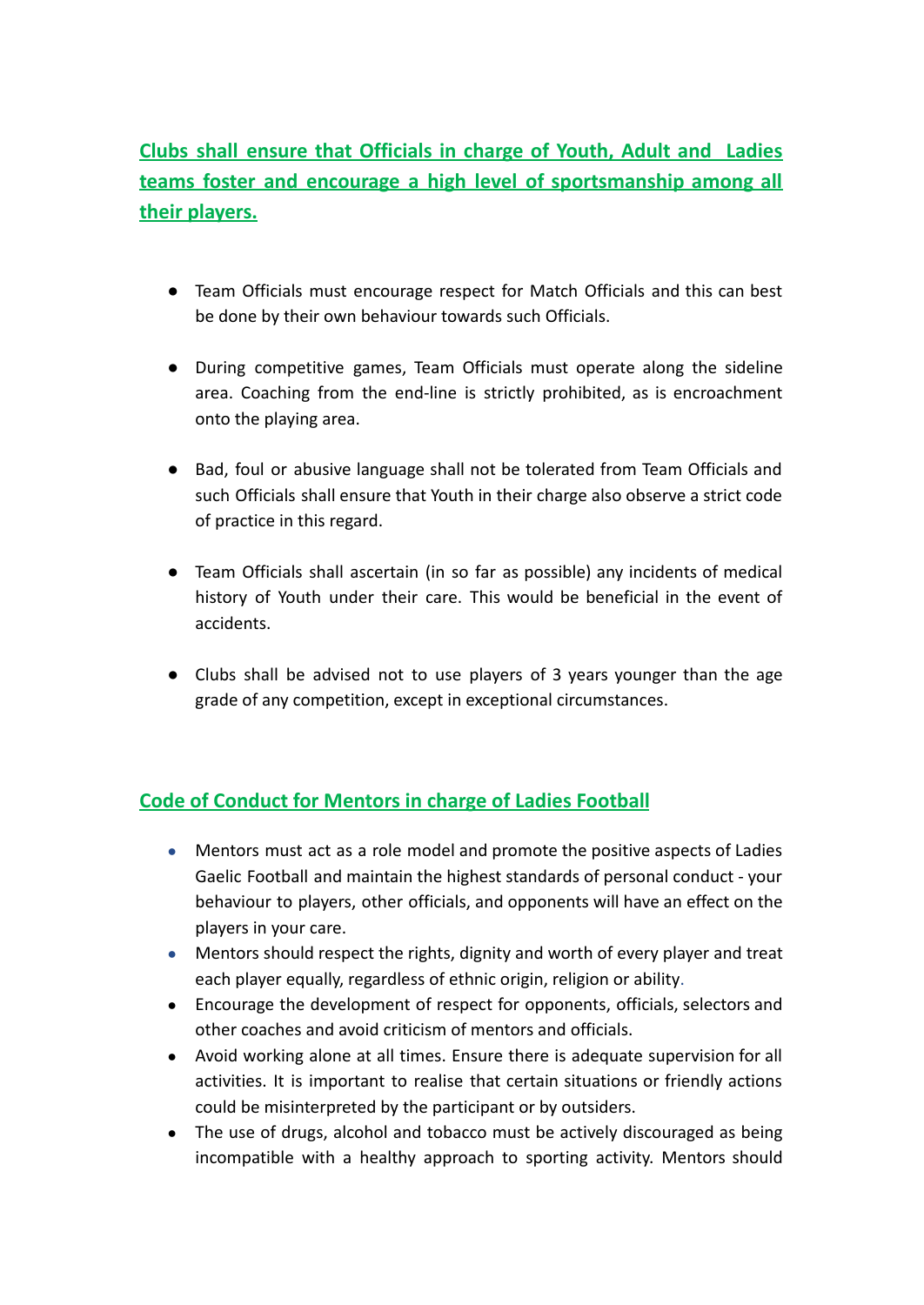avoid the use of alcohol, before coaching, during events and on trips with young players

When travel/overnight stays are involved, the mentors traveling with child must sign a separate agreement. Parents and players will also be asked to sign permission forms in these instances

#### **Dealing with female players**

- Be generous with praise and never ridicule or shout at players for making mistakes or for losing a game
- Remember that young players play for fun and enjoyment and that skill development and personal satisfaction have priority over highly structured competition. Never make winning the only objective - see Player Pathway
- Set realistic goals for the players and do not pressurize young players
- Be careful to avoid the "star system". Each player deserves equal time and attention
- Care must be taken not to expose a player intentionally or unintentionally to embarrassment or disparagement by use of sarcastic or flippant remarks about the player or her family
- Physical punishment or physical force must never be used. Never punish a mistake - by verbal means, physical means, or exclusion
- $\bullet$  · Insist that players in your care respect the rules of the game. Insist on fair play and ensure players are aware you will not tolerate cheating or bullying behaviour
- All mentors should keep an attendance record of all training sessions and matches
- All mentors should ensure that parents are aware of training start and finishing times
- All parents should be encouraged to assist with training or to assist in dressing rooms
- All mentors should keep a brief record of injury(s) and action taken both during a training session and during a game. For convenience it is recommended that an injury report form is kept in the first aid bag at all times
- When young players are invited into adult groups/squads, it is advisable to get agreement from a parent/ carer. Boundaries of behaviour in adult groups are normally different from the boundaries that apply to junior groups/squads
- Mentors should communicate and co-operate with medical and ancillary practitioners in the diagnosis, treatment and management of their players' medical or related problems. Avoid giving advice of a personal or medical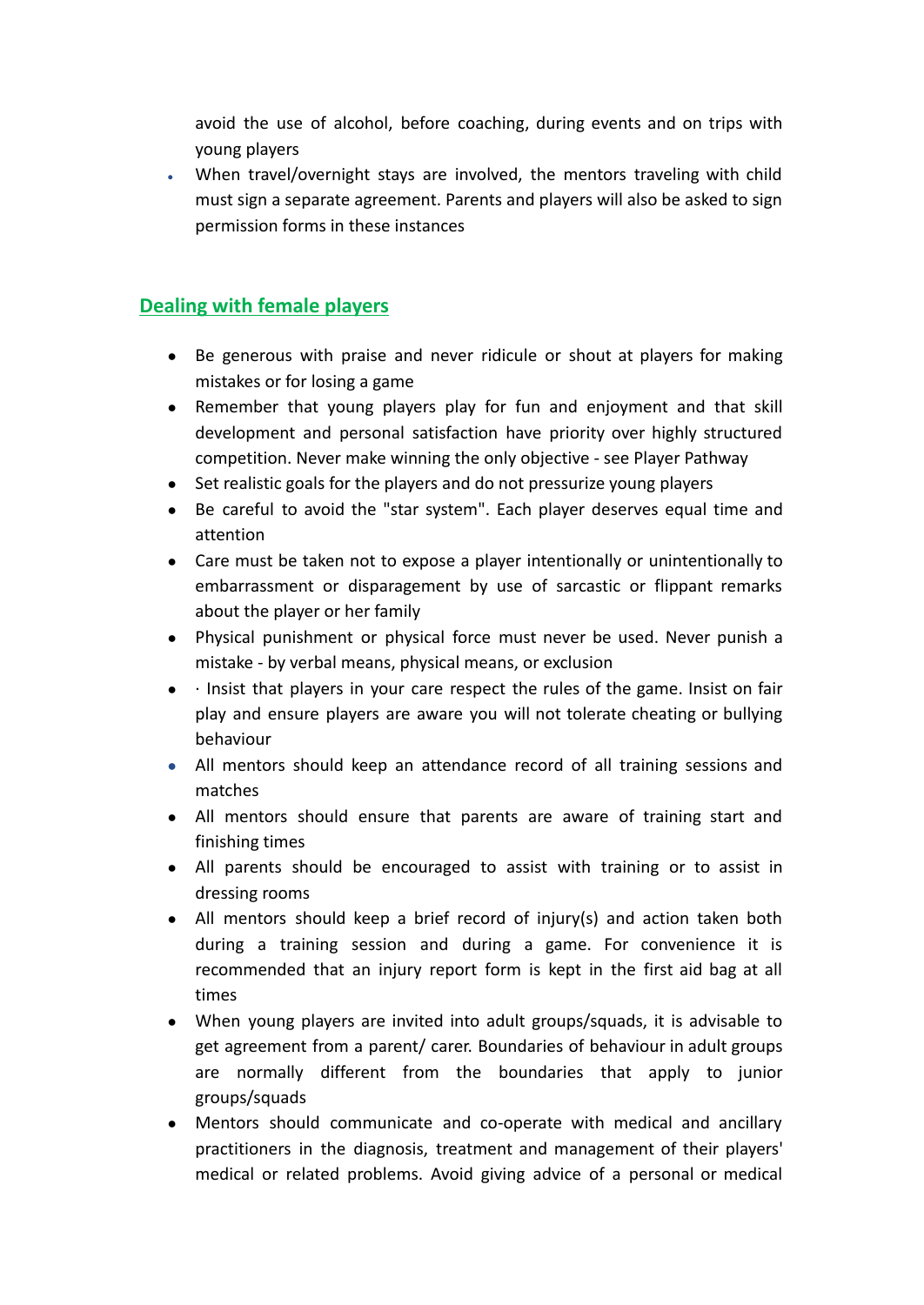nature if you are not qualified to do so. Any information of a personal or medical nature must be kept strictly confidential unless the welfare of the player requires the passing on of this information

Keep a brief record of problem/ action/ outcomes if behavioural problems arise

### **Relationship with female players**

- Mentors are responsible for setting and monitoring the boundaries between a working relationship and friendship with players. It is advisable for coaches not to involve young players in their personal life i.e. visits to coaches home or overnight stays
- When approached to take on a new player, ensure that any previous coach-student relationship has been ended by the student/others in a professional manner
- Mentors who become aware of a conflict between their obligation to their players and their obligation to the governing body must make explicit the nature of the conflict and the loyalties and responsibilities involved to all parties concerned
- The nature of the relationship between mentor and a player can often mean that a mentor will learn confidential information about a player or player's family. This information must be regarded as confidential and except where abuse is suspected, must not be divulged to a third party without the permission of the player/family
- Parents should always be informed when problems arise except in situations where informing parents may put the player at risk

#### **Consequences of Improper Behaviour**

Team officials should realise the responsible role they assume within the club. Senior Officials of the club must ensure that such officials are aware of their responsibilities and what the consequences must be for improper behaviour. (Ref. R. 139 T.O.)

There is a clear need to establish a set of procedures for dealing with incidents of misbehaviour by Team Officials. These could occur as a result of a report from a Match Official, Parent/Guardian, Young Person or another member of the Club. All such incidents need to be fully investigated by the club and assistance should be sought, if necessary, from the Coiste Contae.